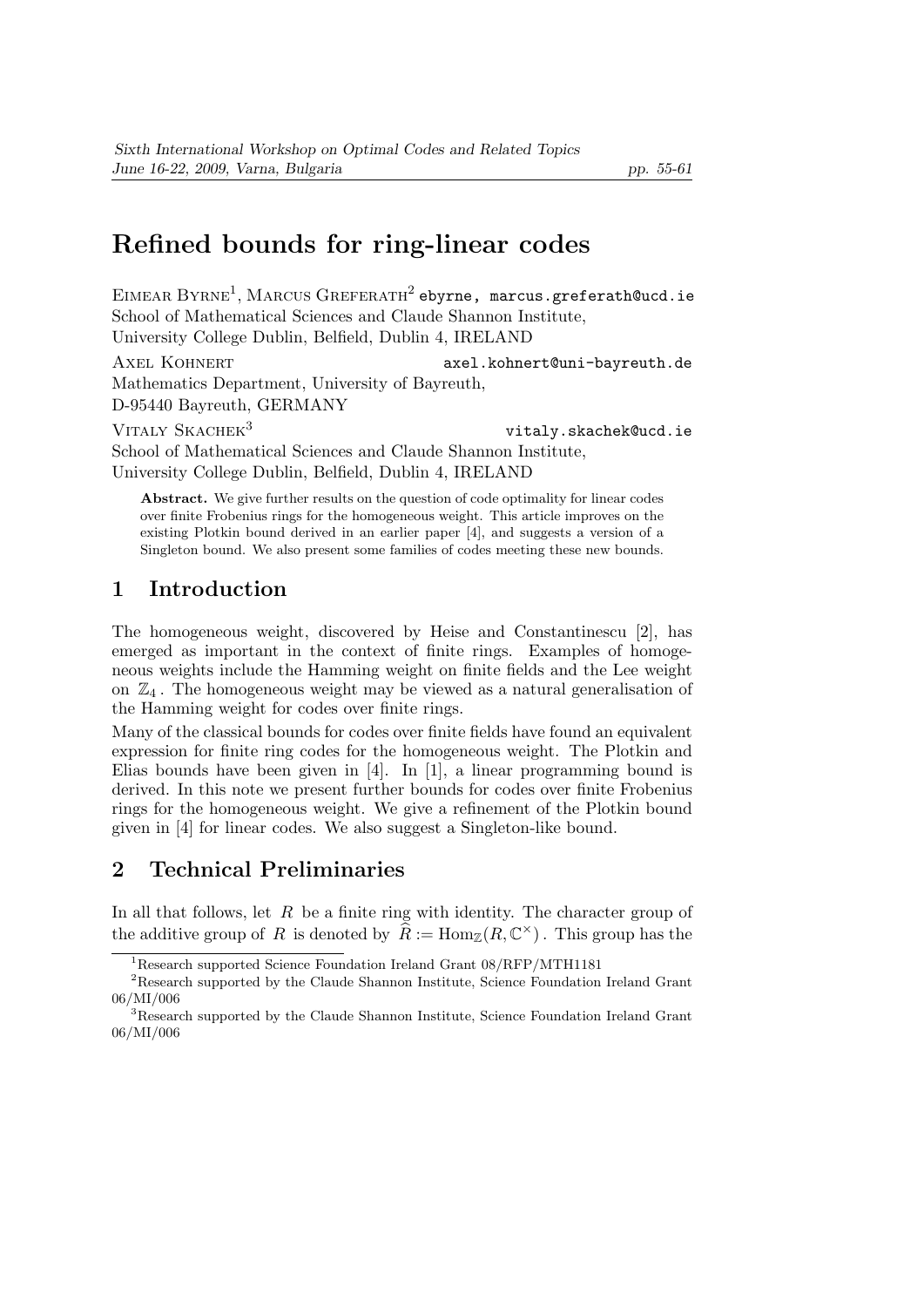structure of an  $R - R$ -bimodule by defining  $\chi^r(x) := \chi(rx)$  and  $r\chi(x) := \chi(xr)$ for all  $r, x \in R$ , and for all  $\chi \in \hat{R}$ . Summarizing elements from [6] we come to the following definition:

**Definition 2.1** A finite ring R is called a Frobenius ring if  $_R\hat{R} \cong {}_RR$ , in which case  $_R \hat{R} := \{ {}^{r} \chi \mid r \in R \}$  for some left-generating character  $\chi$ .

The results presented here involve two weight functions on elements  $R<sup>n</sup>$ . The first is the Hamming weight, which counts the number of the nonzero components of a word  $c \in \mathbb{R}^n$  or equivalently its support size; we denote it by  $\ell(c)$ . The second is the homogeneous weight, defined as follows.

**Definition 2.2** A weight w on the finite ring R is called (left) homogeneous, if  $w(0) = 0$  and the following is true:

- (H1) If  $Rx = Ry$  then  $w(x) = w(y)$  for all  $x, y \in R$ .
- (H2) There exists a real number  $\gamma$  such that

$$
\sum_{y \in Rx} w(y) = \gamma |Rx| \quad \text{for all } x \in R \setminus \{0\}.
$$

Up to the choice of  $\gamma$ , every finite ring admits a unique (left) homogeneous weight [3, Theorem 1.3].

**Example 2.3** If R is a local Frobenius ring R with residue field  $GF(q)$  then the function

$$
w: R \longrightarrow \mathbb{R}, \quad x \mapsto \begin{cases} 0 & : x = 0, \\ \frac{q}{q-1} & : x \in \text{soc}(R), \ x \neq 0, \\ 1 & : \text{otherwise}, \end{cases}
$$

is a homogeneous weight of average value  $\gamma = 1$ .

**Example 2.4** On the ring R of  $2 \times 2$  matrices over  $GF(2)$  the weight

$$
w: R \longrightarrow \mathbb{R}, \quad x \mapsto \begin{cases} 0 & : x = 0, \\ 2 & : x \text{ singular, } x \neq 0, \\ 1 & : \text{otherwise,} \end{cases}
$$

is a homogeneous weight of average value  $\gamma = \frac{3}{2}$  $\frac{3}{2}$ .

The weight function  $w$  on  $R$  is additively extended to a weight on the  $R$ module  $RR^n$ , i.e.

$$
w(c) := \sum_{i=1}^{n} w(c_i), \text{ for } c \in R^n
$$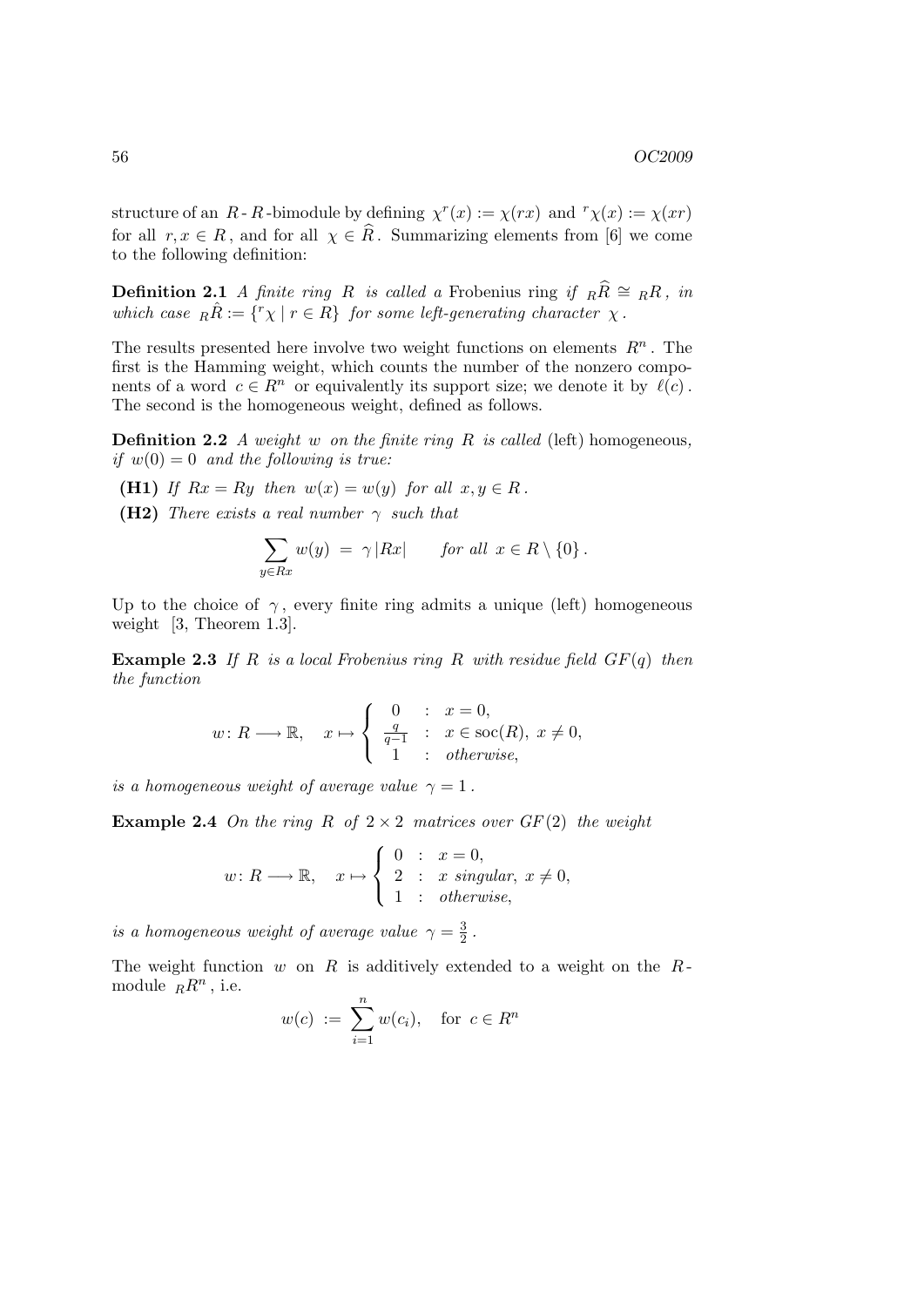We use the notation [n, d] to denote a linear code in  $_R\mathbb{R}^n$  with minimum homogeneous weight  $d$ . If  $R$  is a finite field then the notion of dimension of a linear code is well defined and we write  $[n, k, d]$  to denote a linear code of length n, dimension k and minimum weight d. We write  $(n, M, d)$  to denote a nonlinear code over a finite field of length  $n$  and minimum distance  $d$  with M words.

### 3 Shortened and Residual Codes

We construct new codes from a given code by 'shortening' and puncturing. The results of this section will be applied in later sections to derive further bounds.

Given a linear code  $C \leq_R R^n$  and word  $c \in R^n$ , we define the code

 $\text{Sho}(C, c) := \{ z \in C \mid \text{supp}(z) \subset \text{supp}(c) \}, \text{Res}(C, c) := \{ (z_i)_{i \notin \text{supp}(c)} \mid z \in C \}.$ 

Denoting by  $\pi_c$  the projection of  $R^n$  onto the coordinates not contained in  $\text{supp}(c)$ , it is clear that  $\text{Sho}(C, c) = \text{ker}(\pi_c) \cap C$  and  $\text{Res}(C, c) = \pi_c(C)$ . Moreover, these codes are related by  $C/\text{Sho}(C, c) \cong \text{Res}(C, c)$ .

**Lemma 3.1** Let  $C \leq_R R^n$  be a linear code, and let  $x \in R^n$ . Then

$$
\frac{1}{|C|} \sum_{c \in C} w(x + c) = \gamma |\text{supp}(C)| + w(\pi_c(x)).
$$

In general there is no relationship between  $\text{Sho}(C, x)$  and  $Rx$ , but for  $x \in C$ we observe that  $\text{Sho}(C, x) \geq Rx$ . The following lemma gives conditions for which we have equality.

**Lemma 3.2** Let  $C \leq_R R^n$  be a linear code of homogeneous minimum weight d, and let c be a word in C that satisfies  $\ell(c) < \frac{d}{d}$  $\frac{d}{\gamma}$ . Then Sho $(C, c) = Rc$ .

**Corollary 3.3** Let  $C \leq_R R^n$  be a linear  $[n, d]$  code, and let  $c \in C$  satisfy  $\ell(c) < \frac{d}{\gamma}$  $\frac{d}{\gamma}$ . Then  $\text{Res}(C, c)$  is an  $[n - \ell(c), \geq d - \gamma \ell(c)]$  code satisfying  $|\text{Res}(C, c)| = |C|/|Rc|$ .

**Example 3.4** Let C be the linear  $\mathbb{Z}_4$ -octacode, which has 256 words and minimum Lee distance 6 (cf. [5]). It contains the word  $c = [0, 0, 0, 2, 0, 2, 2, 2]$ which satisfies  $\gamma \ell(c) = 4 < 6 = d$  (recall  $\gamma = 1$  when the homogeneous weight coincides with the Lee weight on  $\mathbb{Z}_4$ . Clearly,  $|Rc| = 2$  and we puncture C on the coordinates 4, 6, 7, 8 to obtain  $C_1 = \text{Res}(C, c)$ , which by Corollary 3.3 is a linear  $[4, d_1 \geq 2]$  code of size 128. (In fact  $d_1 = 2$  here). Considering the Gray image of  $C_1$  we arrive at an  $(8, 128, 2)$  code that obviously meets the (finite-field coding theory) Singleton bound. For this reason we deduce that  $C_1$ is an optimal linear [4, 2] code.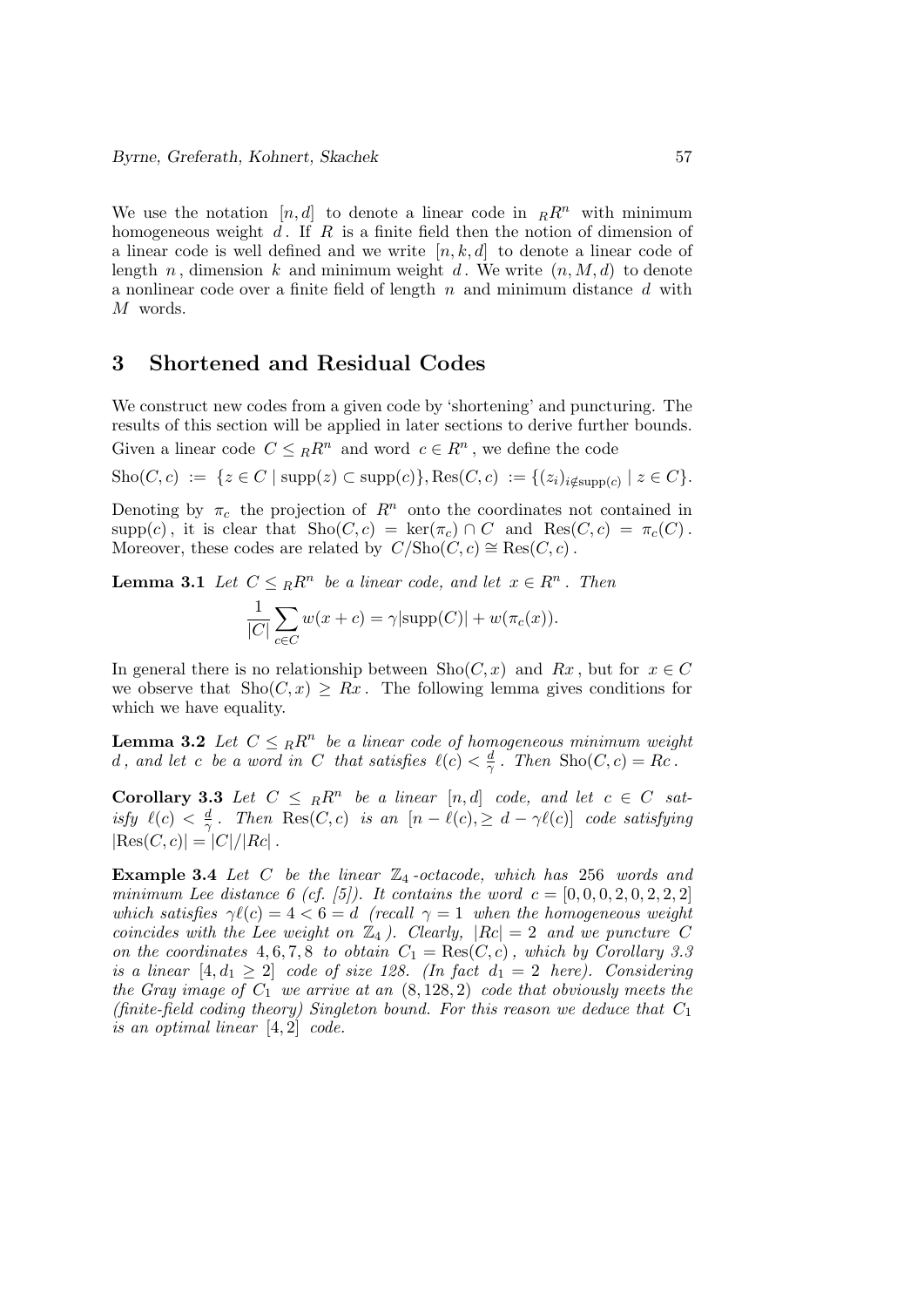## 4 A Refinement of the Plotkin Bound

If a linear code  $C \leq_R R^n$  has maximal support, meaning  $|\text{supp}(C)| = n$ , then by observations in [4] or by applying Lemma 3.1 we find

$$
\frac{|C| - 1}{|C|} d \le \frac{1}{|C|} \sum_{c \in C} w(c) = \gamma n. \tag{1}
$$

We combine this observation with the following theorem to obtain a Plotkin-like bound for linear codes.

**Theorem 4.1** Let  $C \leq_R R^n$  be a linear  $[n, d]$  code satisfying  $n < \frac{d}{\gamma}$ . Then

$$
|C| \le |Rc| \frac{d - \gamma \ell}{d - \gamma n}
$$

for any  $c \in C$  such that  $\ell := \ell(c) < \frac{d}{\alpha}$  $\frac{d}{\gamma}$  .

**Example 4.2** Let  $m \in \mathbb{N}$  and let  $n = m \times (|R|^m - 1)$ . Let  $C \leq R^m$  be the Simplex code, which is generated by the  $m \times n$  matrix G whose columns comprise the distinct nonzero elements of  $R^m$ . It is not hard to see that C is a constant weight code of homogeneous weight  $\gamma |R|^m$ . Moreover,  $n = |R|^m - 1$  $|R|^m = \frac{d}{\gamma}$  $\frac{d}{\gamma}$  and  $\ell(c) \leq n < \frac{d}{\gamma}$  for each word  $c \in C$ . For any word  $c = xG \in C$ we have

$$
\ell(c) = |R|^m - |x^{\perp}| = |R|^m - \frac{|R|^m}{|Rc|},
$$

thus the upper bound on  $|C|$  determined by Theorem 4.1 met sharply by  $|C|$ .

**Corollary 4.3** Let  $C \leq_R R^n$  be a linear code of minimum homogeneous weight d and minimum Hamming weight  $\ell$  where  $\ell \leq n \leq \frac{d}{\alpha}$  $\frac{d}{\gamma}$ . Then

$$
|C|\leq |R|\,\frac{d-\gamma\ell}{d-\gamma n}.
$$

It is straightforward to verify that for linear codes, this gives a refinement of the Plotkin bound given in [4] for  $\ell < \frac{d}{\gamma} < \ell \frac{|R|}{|R|-1}$ .

In fact we can do even better, taking into account some properties of  $R$ .

**Corollary 4.4** Let  $C \leq_R R^n$  be a linear code of minimum homogeneous weight d and minimum Hamming weight  $\ell$  where  $\ell < n \leq \frac{d}{\gamma}$  $\frac{a}{\gamma}$  . Let  $Q$  be the maximum size of any minimal ideal of  $R$ . Then

$$
|C| \le Q \frac{d - \gamma \ell}{d - \gamma n}.
$$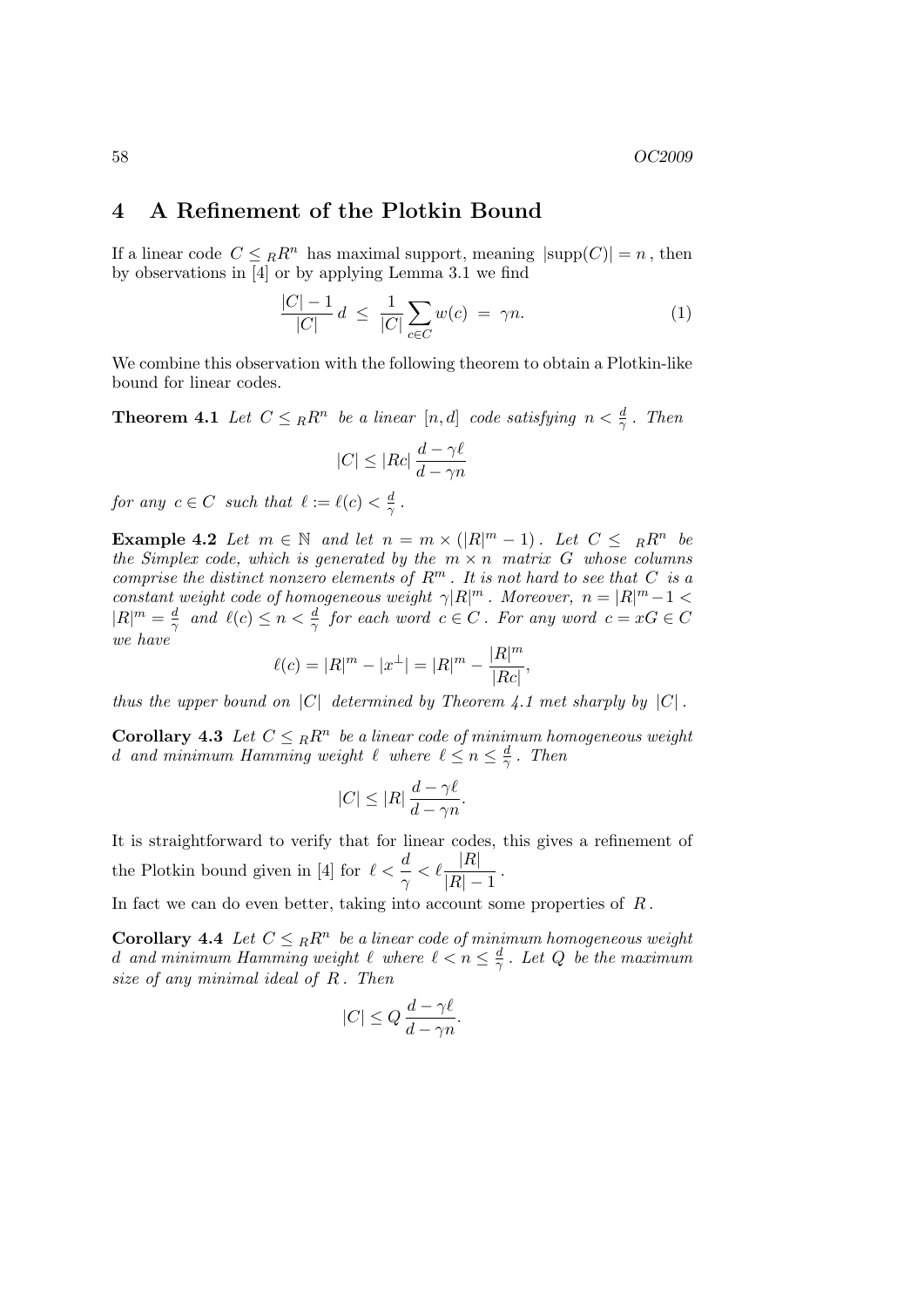Example 4.5 We again study the Simplex Code, this time over the ring R of all  $2 \times 2$ -matrices over  $\mathbb{F}_2$ . This code is of length  $n = 16^m - 1$  for suitable m, and its minimum Hamming weight of is  $16^m - \frac{16^m}{4} = \frac{3}{4}$  $rac{3}{4}16^m$ . The ring R has 3 minimal ideals, each of size 4, and and so from Corollary 4.4 we have

$$
16^m = |C| \le 4 \frac{16^m \gamma - \frac{3}{4} 16^m \gamma}{16^m \gamma - (16^m - 1)\gamma} = 4 \frac{16^m}{4} = 16^m.
$$

#### 4.1 A Singleton bound

Let C be an  $[n, d]$  code over R satisfying  $n \leq \frac{d}{d}$  $\frac{\alpha}{\gamma}$ . If there exists some codeword  $c \in C$  satisfying  $\ell = \ell(c) < n \leq \frac{d}{d}$  $\frac{\infty}{\gamma}$  then from Corollary 3.3,  $C_1 :=$ Res $(C, c)$  is an  $[n_1, d_1]$  code over R, isomorphic to  $C/Re$  with  $d_1 \geq d - \gamma \ell$ and

$$
n_1 = n - \ell \le \frac{d}{\gamma} - \ell \le \frac{d_1}{\gamma}.
$$

Let  $C_0 := C$ . We now construct a sequence of  $[n_i, d_i]$  codes  $C_i$  as follows. For each i, as long as there exists some  $c^i \in C_i$  with Hamming weight  $\ell_i :=$  $\ell(c^i) < n_i$ , define  $C_{i+1} := \text{Res}(C_i, c^i)$ . By assumption,  $n \leq \frac{d}{\gamma}$  $\frac{a}{\gamma}$ , which implies that  $\ell_i < n_i = n_{i-1} - \ell_i < \frac{d_i}{\gamma}$  for each  $i \geq 1$ . Therefore, from Lemma 3.2 we have a finite sequence of codes

$$
C=C_0, \ C_1 \cong C/ R c, \ C_2 \cong C_1/R c^1, \ ... , C_r \cong C_{r-1}/ R c^{r-1}
$$

of length  $r+1$  for some nonnegative integer r. Moreover, for each  $i \in \{1, ..., r\}$ we have

$$
|C_i| = \frac{|C_{i-1}|}{|Rc^{i-1}|} = \frac{|C|}{|Rc^0| \cdots |Rc^{i-1}|} \text{ and } d_i \ge d_{i-1} - \gamma \ell_{i-1} > 0. \tag{2}
$$

Observe that the final code  $C_r$  has the property that each of its non-zero words has constant Hamming weight  $n_r$ , so taking any further quotients by  $c^r \in C_r$  results in a code of length zero. We may write  $C_r = \text{Sho}(C_r, c^r)$  for any  $c^r \in C_r$ . Since it may occur that  $\ell(c^r) := \ell_r = n_r = \frac{d_r}{\gamma}$  we cannot apply Lemma 3.2 to determine that  $C_r = \text{Sho}(C_r, c^r) = Rc^r$ . However, by a simple counting argument it can be shown that  $|C_r| \leq |R|$ : if there are more than  $|R|$ words in  $C$  then at least one pair of words of  $C$  have the same symbol in a given position, in which case their difference is a word of Hamming weight less than  $n$ .

From (2) we have

$$
|C| = |Rc0||Rc1| \cdots |Rcr-1||Cr|.
$$
 (3)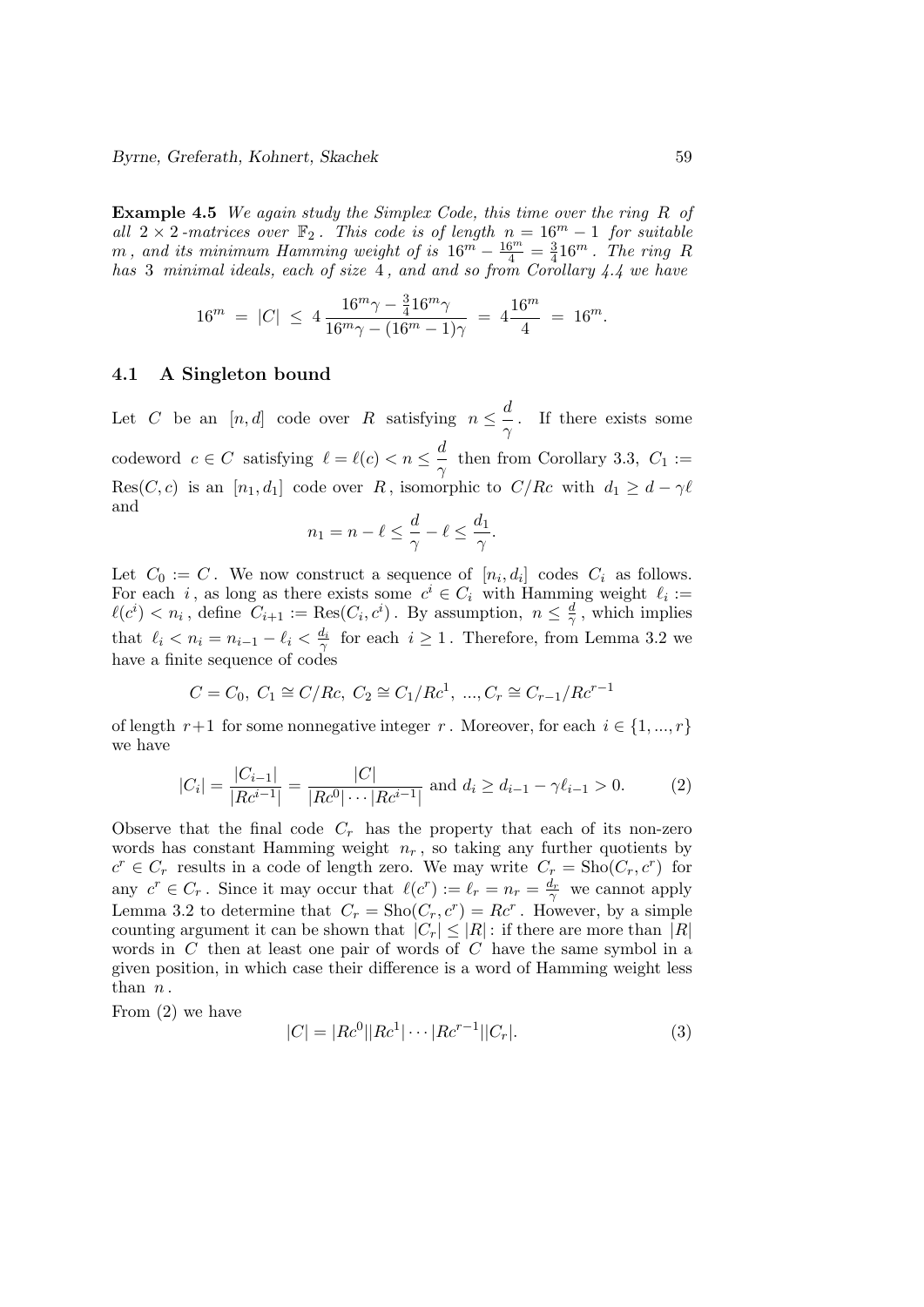The existence of such a sequence of  $r+1$  codes leads to the following inequality.

$$
n = \sum_{i=0}^{r} \ell_i \ge \frac{|Rc| - 1}{|Rc|} \frac{d}{\gamma} + \sum_{i=1}^{r} \ell_i \ge \frac{|Rc| - 1}{|Rc|} \frac{d}{\gamma} + r,\tag{4}
$$

This gives a type of Singleton bound for the homogeneous weight:

**Theorem 4.6** Let C be an [n, d] code over R satisfying  $n \leq \frac{d}{2}$  $\frac{d}{\gamma}$  and  $\ell(C)$  < *n*. Let  $P := \max\{|Ra| : a \in R^n, Ra \leq C, \ell(a) < n\}$ . Then

$$
n - \left\lceil \frac{P - 1}{P} \frac{d}{\gamma} \right\rceil \ge \lceil \log_P |C| - \log_P |R| \rceil.
$$

**Corollary 4.7** Let C be an [n, d] code over R satisfying  $n < \frac{d}{\gamma}$ , and let  $Q := \max\{|Ra| : a \in R^n, Ra \leq C\}$ . Then

$$
n - \left\lceil \frac{Q - 1}{Q} \frac{d}{\gamma} \right\rceil \ge \left\lceil \log_Q |C| - 1 \right\rceil.
$$

We may deduce the following weaker result directly from (3).

**Proposition 4.8** Let  $C \leq R^n$  be an [n,d] linear code and suppose that  $n \leq \frac{d}{\gamma}$  $\frac{d}{\gamma}$ . Then

$$
n - \left\lceil \frac{|R| - 1}{|R|} \frac{d}{\gamma} \right\rceil \ge \left\lceil \log_{|R|} |C| - 1 \right\rceil.
$$

We give an example of an MDS code over a finite chain ring  $R$ , using points from the projective Hjelmslev geometry.

**Example 4.9** Let R be a chain ring of length 2 with  $\operatorname{soc} R \simeq R/\operatorname{rad} R \simeq$  $GF(q)$ . Then  $R^{\times} = R \rad R$  and  $|R| = q^2$ . Let  $F := R^2 \rad R^2$ . We denote by  $PHG(R^2)$  the projective Hjelmslev line, with points  $\mathcal{P} = \{xR : x \in F\}$ .  $PHG(R^2)$  has  $q^2 + q$  distinct points.

Let  $C < {}_{R}R^{n}$  be the length  $n := q^{2} + q$  code with  $2 \times n$  generator matrix  $G =$  $[g_1, ..., g_n]$  whose columns comprise elements of  $R^2$  corresponding to distinct points in  $PHG(R^2)$ . Clearly  $\ell(c) < n$  for each  $c \in C$ . C is free of rank 2 and the maximal cyclic submodules of C have size  $P := |R| = q^2$ . Let  $r = \lceil \log_P |C| - 1 \rceil = \log_{q^2} q^4 - 1 = 1$ . Setting  $\gamma = 1$ , each word xG of C has weight

$$
w(xG) = |J_1| + \frac{q}{q-1}|J_2| = \begin{cases} q^2 + \frac{q}{q-1}(q-1) = q^2 + q & \text{if } x \in F \\ q^2 \frac{q}{q-1} = \frac{q^3}{q-1} & \text{if } x \in \text{rad} R^2 \end{cases}
$$